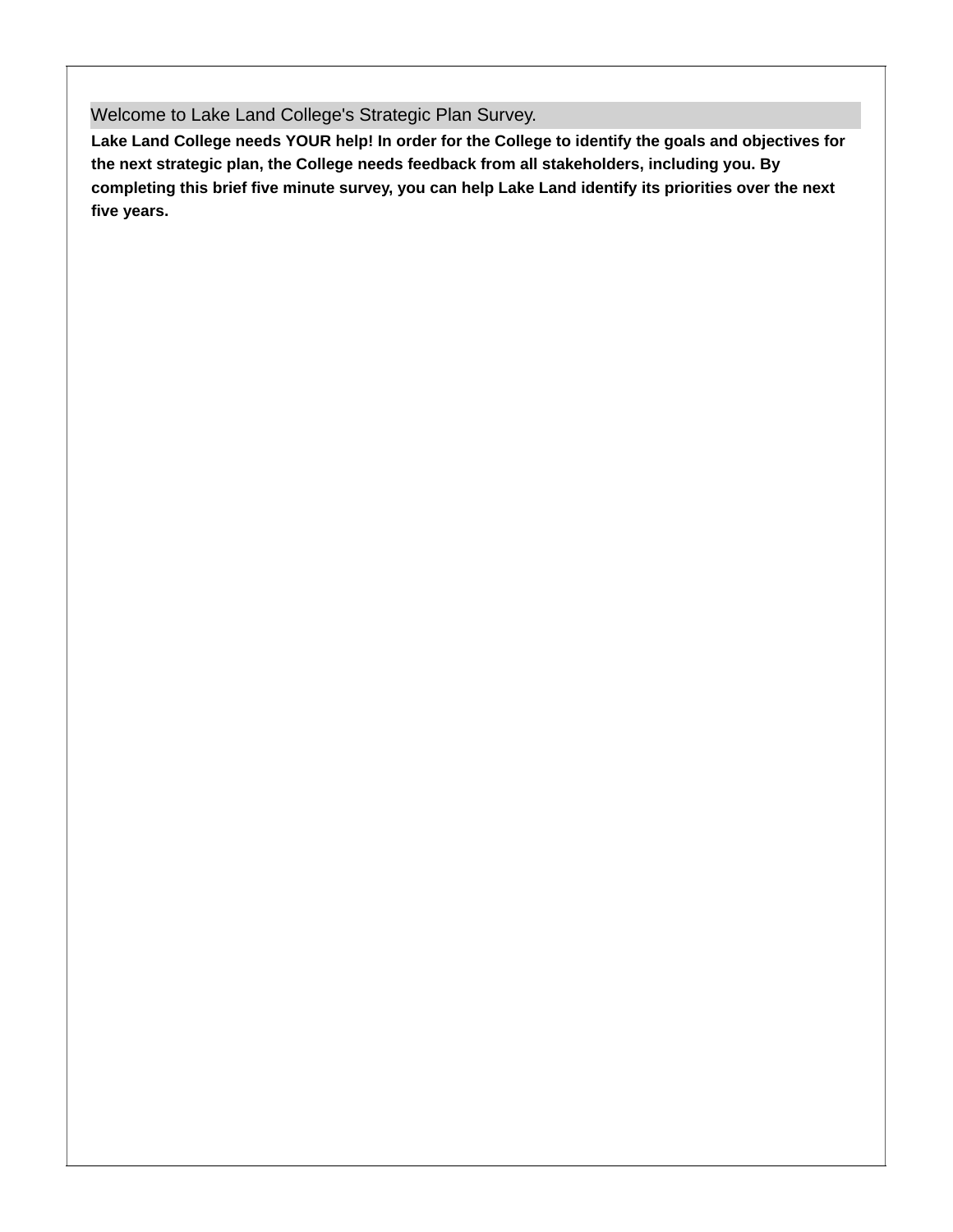## \* 1. Which ONE of the following choices below best describes your *current and primary point of view* with Lake Land College? (Select ONLY ONE)

| am a current Lake Land student                                   | I am a part time staff member                           |
|------------------------------------------------------------------|---------------------------------------------------------|
| am the parent of a current or past Lake Land student             | I am a Lake Land College Trustee, Foundation, or Alumni |
| am a graduate or alumni (former student) of Lake Land<br>College | board member<br>I am a community employer               |
| am a full time staff member                                      | I am a K-12 educator or administrator                   |
| am a full time faculty member                                    | I am a community member                                 |
| am a part time faculty member                                    |                                                         |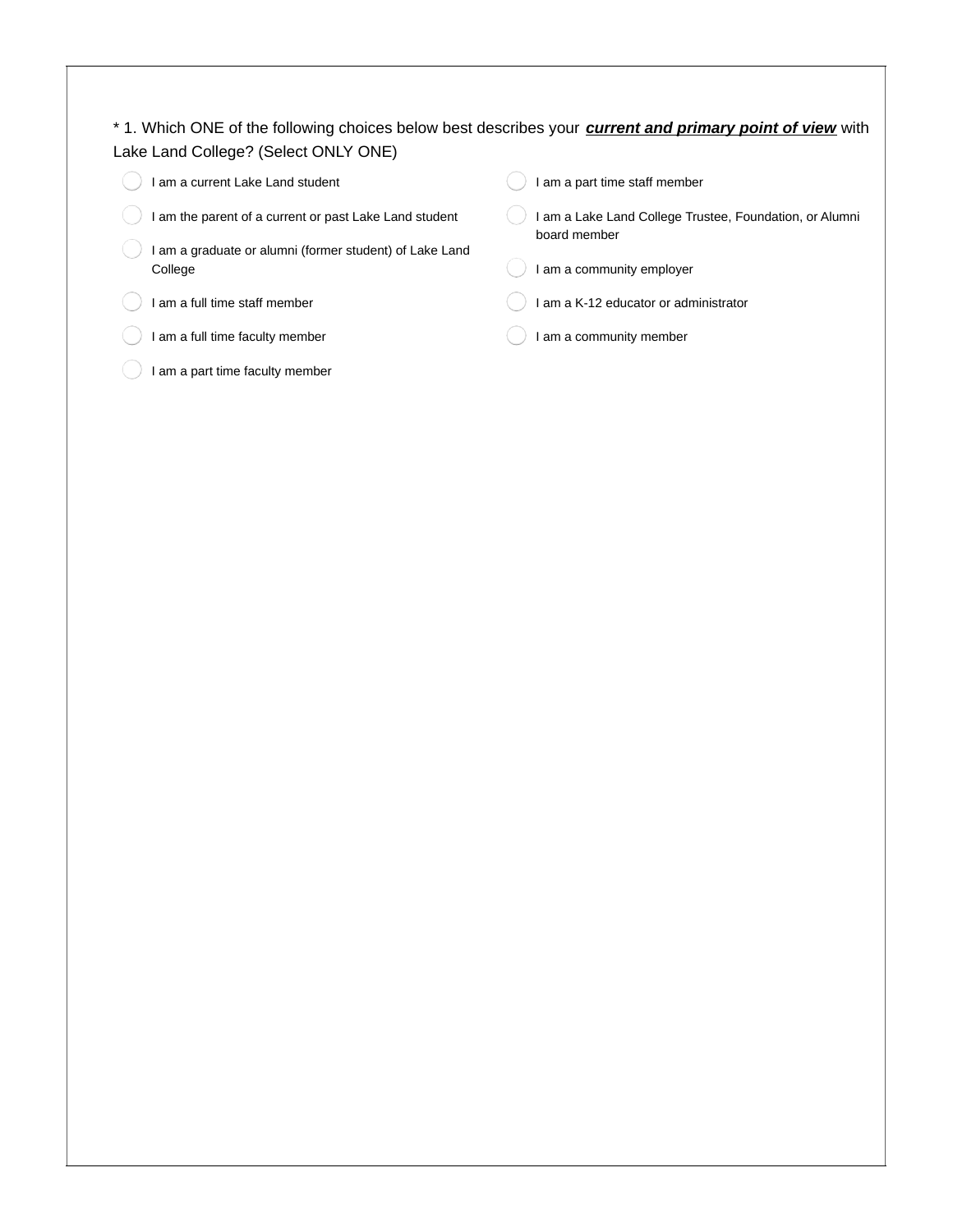2. If you would like to be included in a drawing for 1 of 8 \$25 gift certificates to the Lake Land College Bookstore, please provide your full name and/or student identification number. Your name will not be linked to your responses in any way.

3. Please rate the extent to which you agree with the following statements about your experience at Lake Land.

|                                                                         | <b>Strongly Agree</b> | Agree | Neither agree<br>nor disagree | Disagree | Strongly<br><b>Disagree</b> | Not Applicable/I<br>don't know |
|-------------------------------------------------------------------------|-----------------------|-------|-------------------------------|----------|-----------------------------|--------------------------------|
| Teaching is effective.                                                  |                       |       |                               |          |                             |                                |
| Faculty are committed to<br>student success.                            |                       |       |                               |          |                             |                                |
| College support services<br>are effective in meeting<br>student needs.  |                       |       |                               |          |                             |                                |
| Lake Land effectively<br>uses technology to meet<br>student needs.      |                       |       |                               |          |                             |                                |
| Lake Land effectively<br>prepares students for<br>the workforce.        |                       |       |                               |          |                             |                                |
| Lake Land effectively<br>prepares students for<br>continuing education. |                       |       |                               |          |                             |                                |

## 4. To what degree is Lake Land College meeting the key components of its mission statement?

|                                                                                                                        | <b>Extremely Well</b> | Moderately Well | Somewhat Well | Not at all Well |
|------------------------------------------------------------------------------------------------------------------------|-----------------------|-----------------|---------------|-----------------|
| Affordability                                                                                                          |                       |                 |               |                 |
| Accessibility                                                                                                          |                       |                 |               |                 |
| <b>Effective learning</b><br>environment for the<br>lifelong educational<br>needs of the diverse<br>community we serve |                       |                 |               |                 |
|                                                                                                                        |                       |                 |               |                 |
|                                                                                                                        |                       |                 |               |                 |
|                                                                                                                        |                       |                 |               |                 |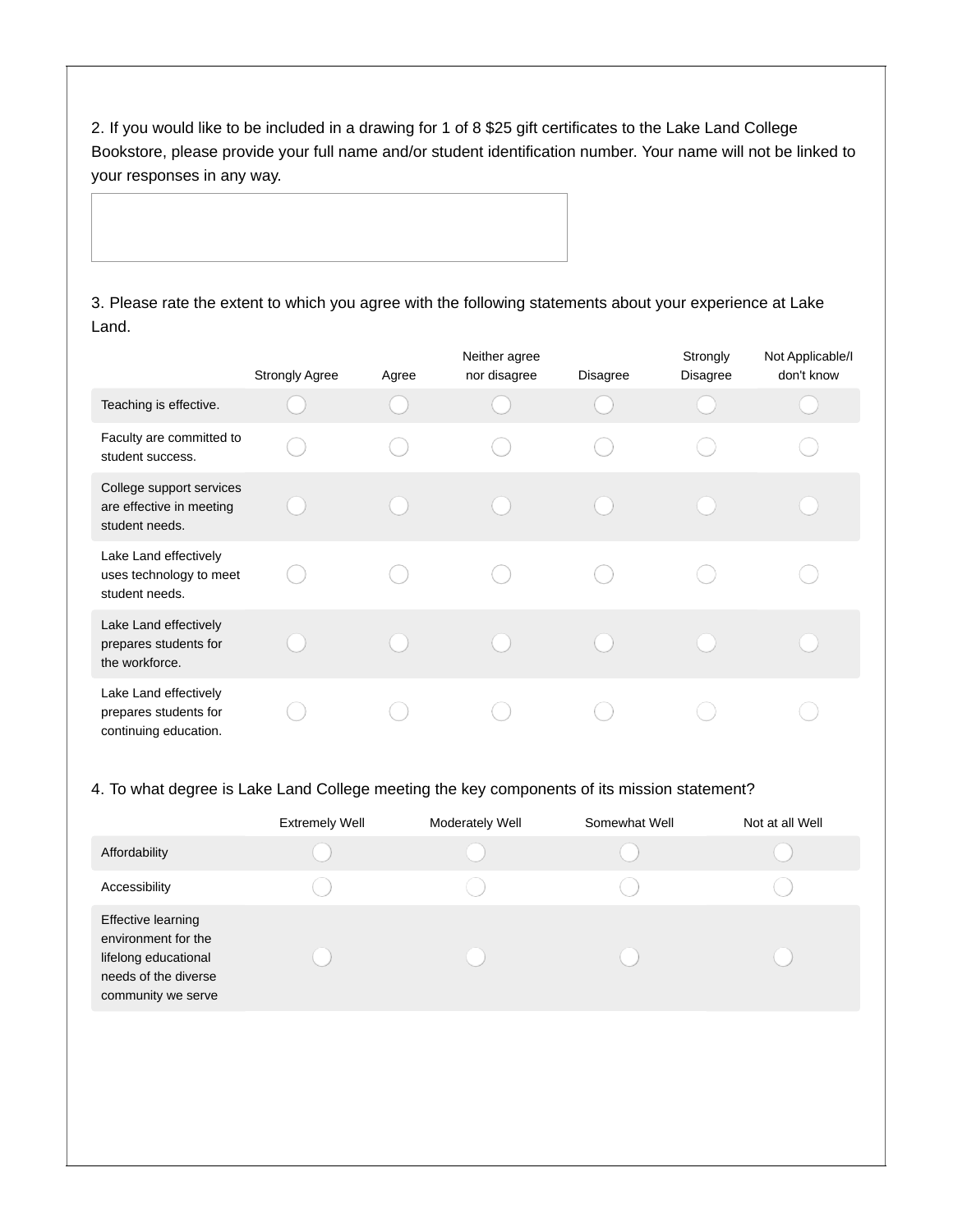| 5. How well does Lake Land College deliver quality education? |           |  |  |
|---------------------------------------------------------------|-----------|--|--|
| Very well                                                     | Poor      |  |  |
| Good                                                          | Very poor |  |  |
| Acceptable                                                    |           |  |  |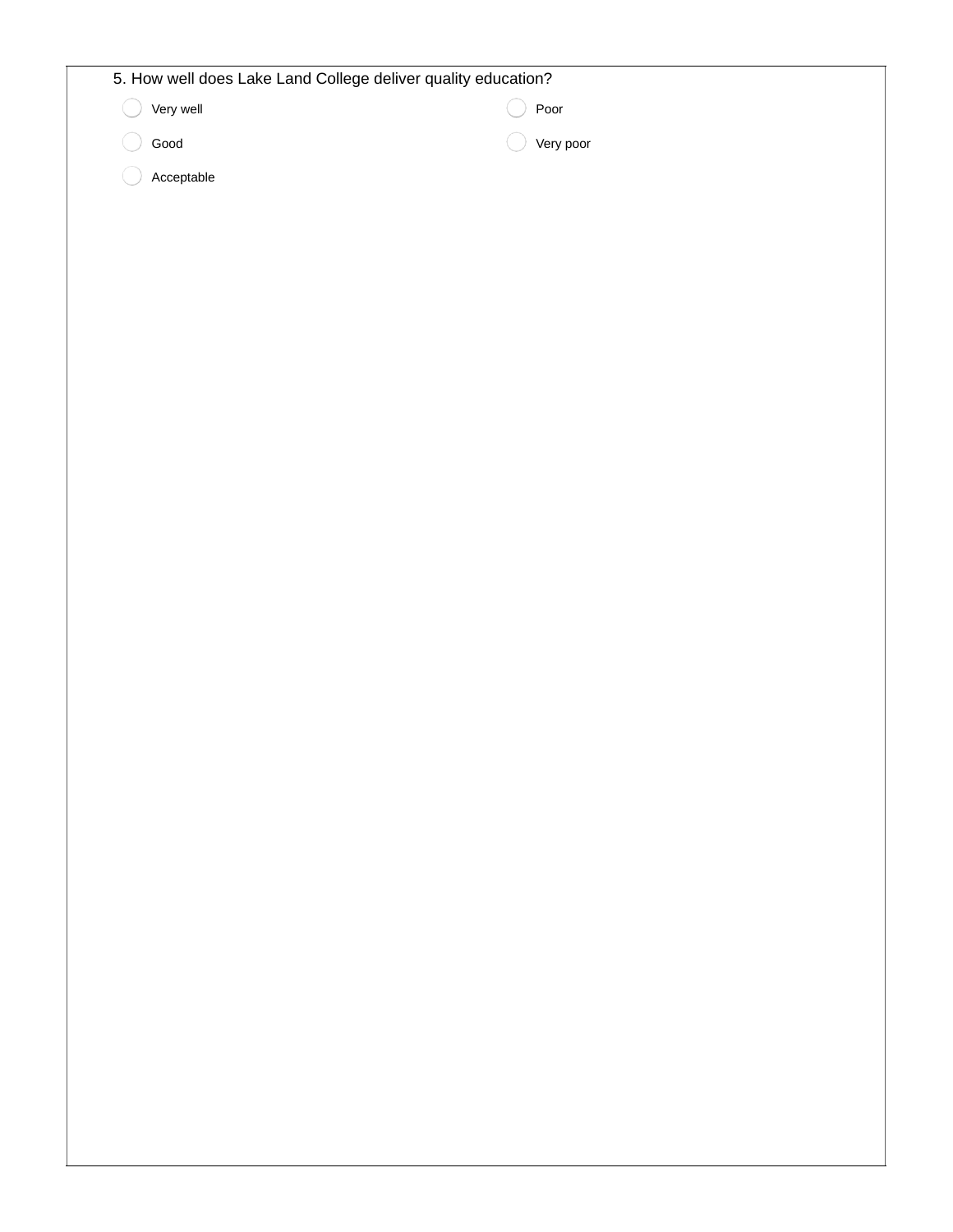| Extremely effective                                                         | Not so effective                                                                            |
|-----------------------------------------------------------------------------|---------------------------------------------------------------------------------------------|
| Very effective                                                              | Not at all effective                                                                        |
| Somewhat effective                                                          | I don't know                                                                                |
|                                                                             |                                                                                             |
|                                                                             | * 7. Identify the three most essential types of skills that Lake Land students should have. |
| Basic math, English, and writing skills                                     |                                                                                             |
| Applied math and science skills                                             |                                                                                             |
| Business skills (financial/sales/marketing)                                 |                                                                                             |
| Business management skills (administrative/leadership)                      |                                                                                             |
| Computer application skills                                                 |                                                                                             |
| Critical thinking skills (analyzing facts to form a judgment)               |                                                                                             |
| Problem solving skills (finding solutions to problems)                      |                                                                                             |
| Industry specific training                                                  |                                                                                             |
| Essential/soft skills (e.g., communication, team work, dependability, etc.) |                                                                                             |
|                                                                             |                                                                                             |
|                                                                             |                                                                                             |
|                                                                             |                                                                                             |
|                                                                             |                                                                                             |
|                                                                             |                                                                                             |
|                                                                             |                                                                                             |
|                                                                             |                                                                                             |
|                                                                             |                                                                                             |
|                                                                             |                                                                                             |
|                                                                             |                                                                                             |
|                                                                             |                                                                                             |
|                                                                             |                                                                                             |
|                                                                             |                                                                                             |
|                                                                             |                                                                                             |
|                                                                             |                                                                                             |
|                                                                             |                                                                                             |
|                                                                             |                                                                                             |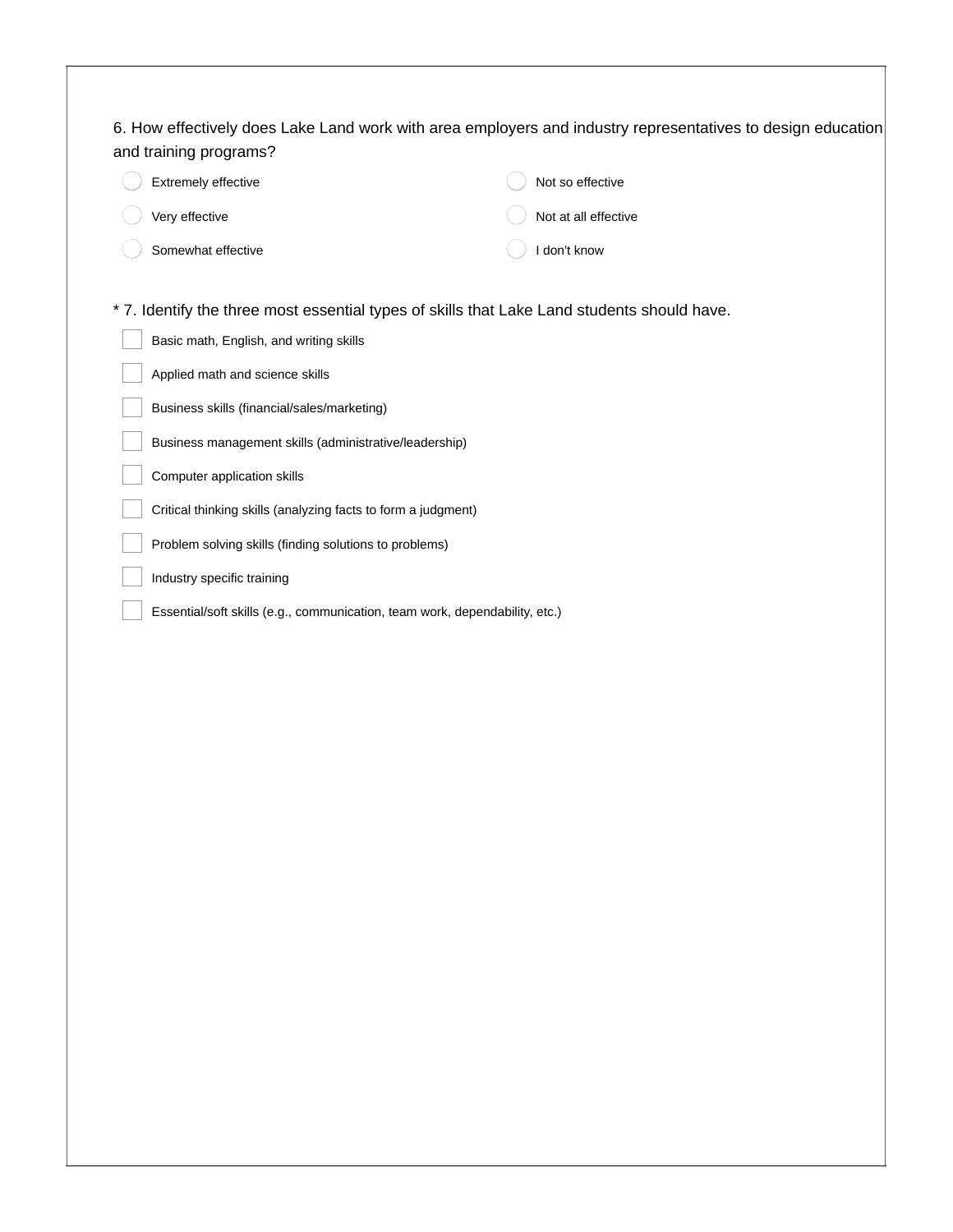\* 8. Please rank the following workforce challenges facing local employers where 1 equals the greatest/most important challenge and 5 equals the least important challenge facing local employers over the next five years.

| Recruiting entry level workers           |
|------------------------------------------|
|                                          |
| Recruiting skilled workers               |
|                                          |
| Retaining workers                        |
|                                          |
| Upgrading the skills of existing workers |
| Declining workforce population           |
|                                          |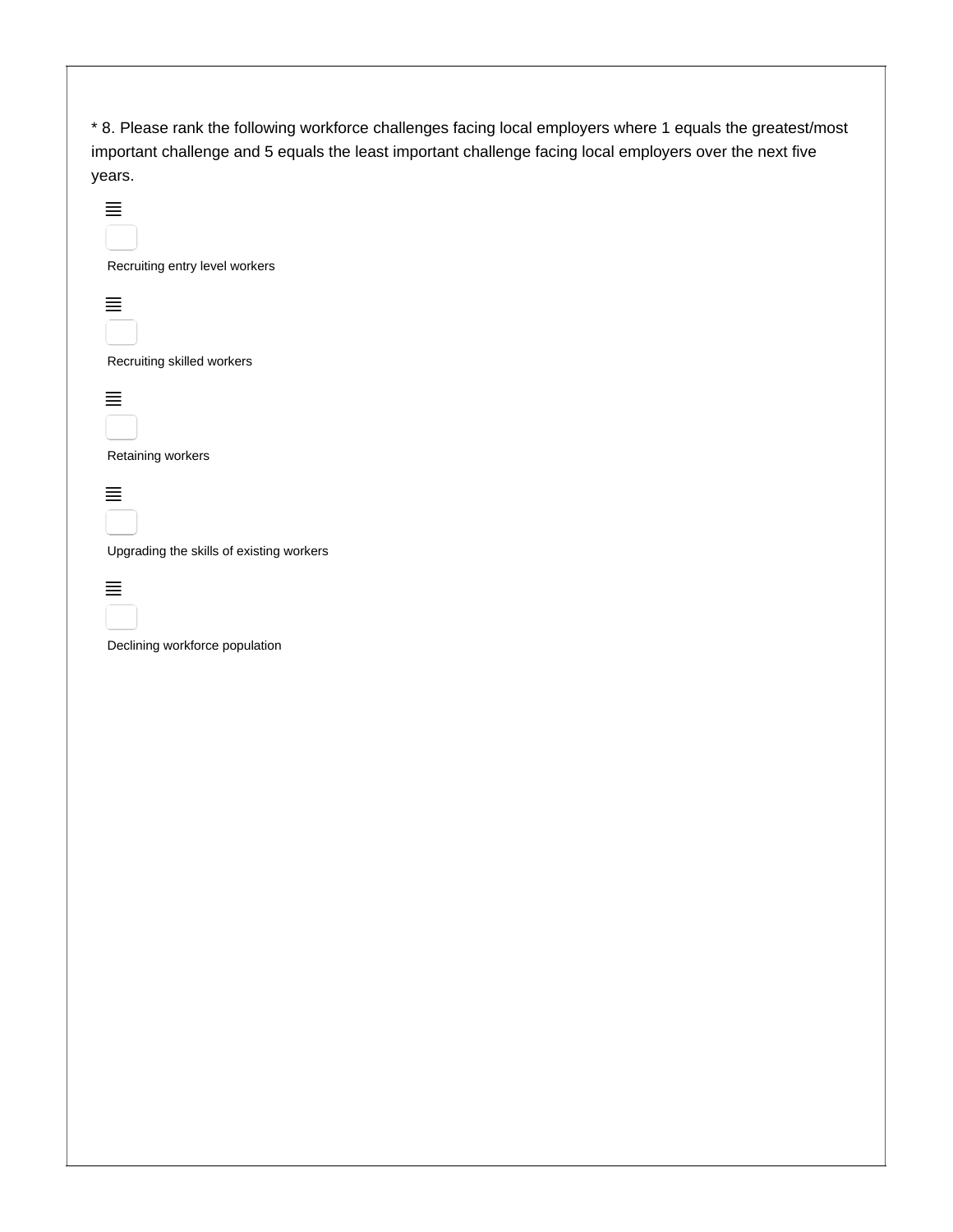| * 9. Based on your knowledge of Lake Land College, please identify the top three areas in which you think |  |
|-----------------------------------------------------------------------------------------------------------|--|
| Lake Land is excelling today.                                                                             |  |

Ensuring educational access to all students and workers

Supporting students in attaining degrees and certificates

Partnering effectively with K-12 schools

Providing quality education that prepares students for Associate degrees, Bachelor degrees, and beyond

Providing quality technical/occupational education that prepares students for the workforce

Being flexible in adapting educational programs to meet changing industry needs

Other (please specify)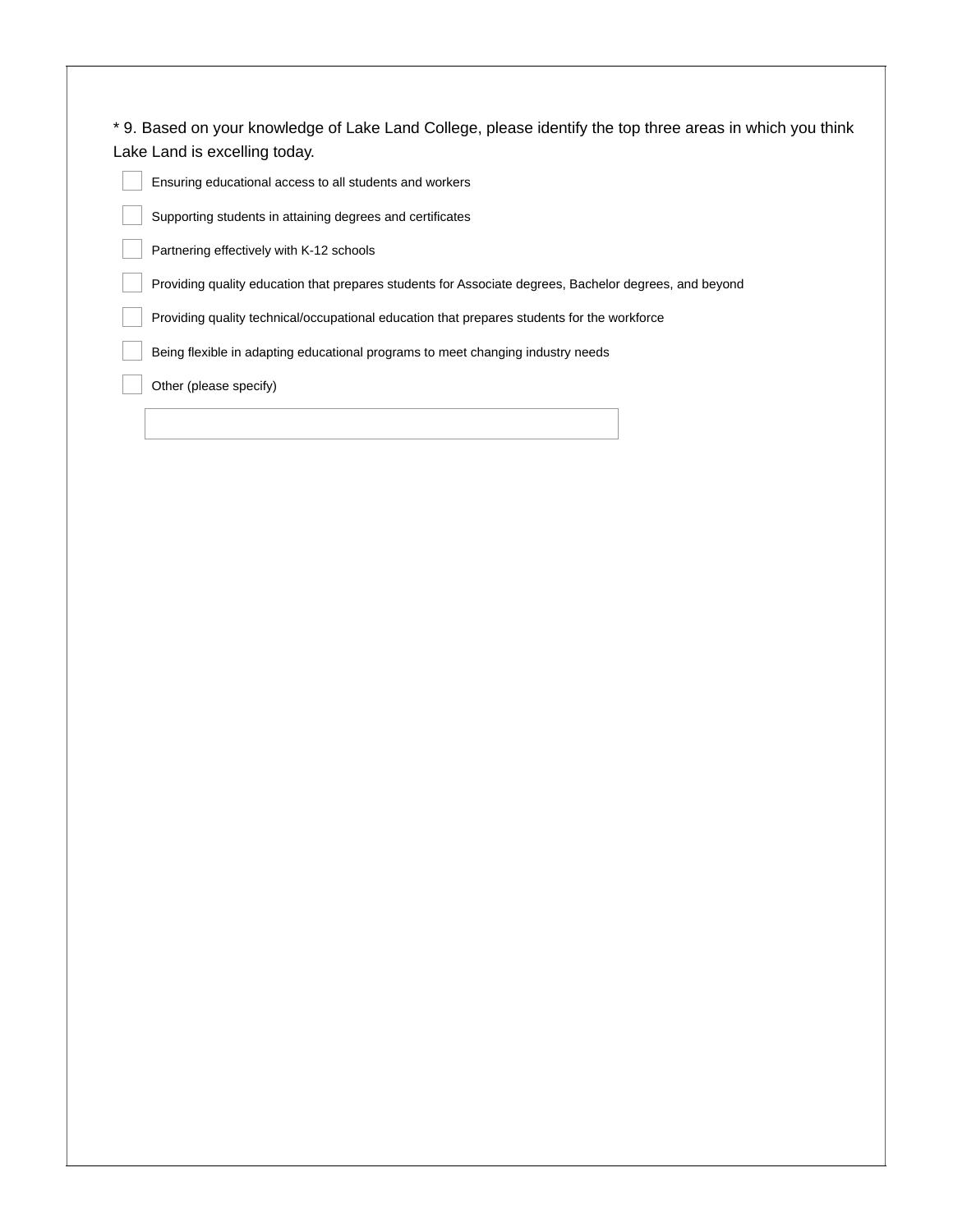| * 10. Please identify the <i>three most critical areas</i> Lake Land should address within the next five years to |
|-------------------------------------------------------------------------------------------------------------------|
| prepare students for the workforce or to enhance the skills of current workforce.                                 |

Offering more flexible course scheduling (time and days)

Offering multiple methods of course delivery (online, face-to-face, hybrid)

Collaborating with community educational partners (K-12, dual credit, adult education, etc.)

Improving the quality of existing academic programs

Adding new academic programs

Improving partnerships with four-year universities to support continuing education

Working more closely with employers to better adapt programs to meet changing industry needs

Collaborating with local employers to provide educational opportunities such as internships, on the job training, and apprenticeships

Other (please specify)